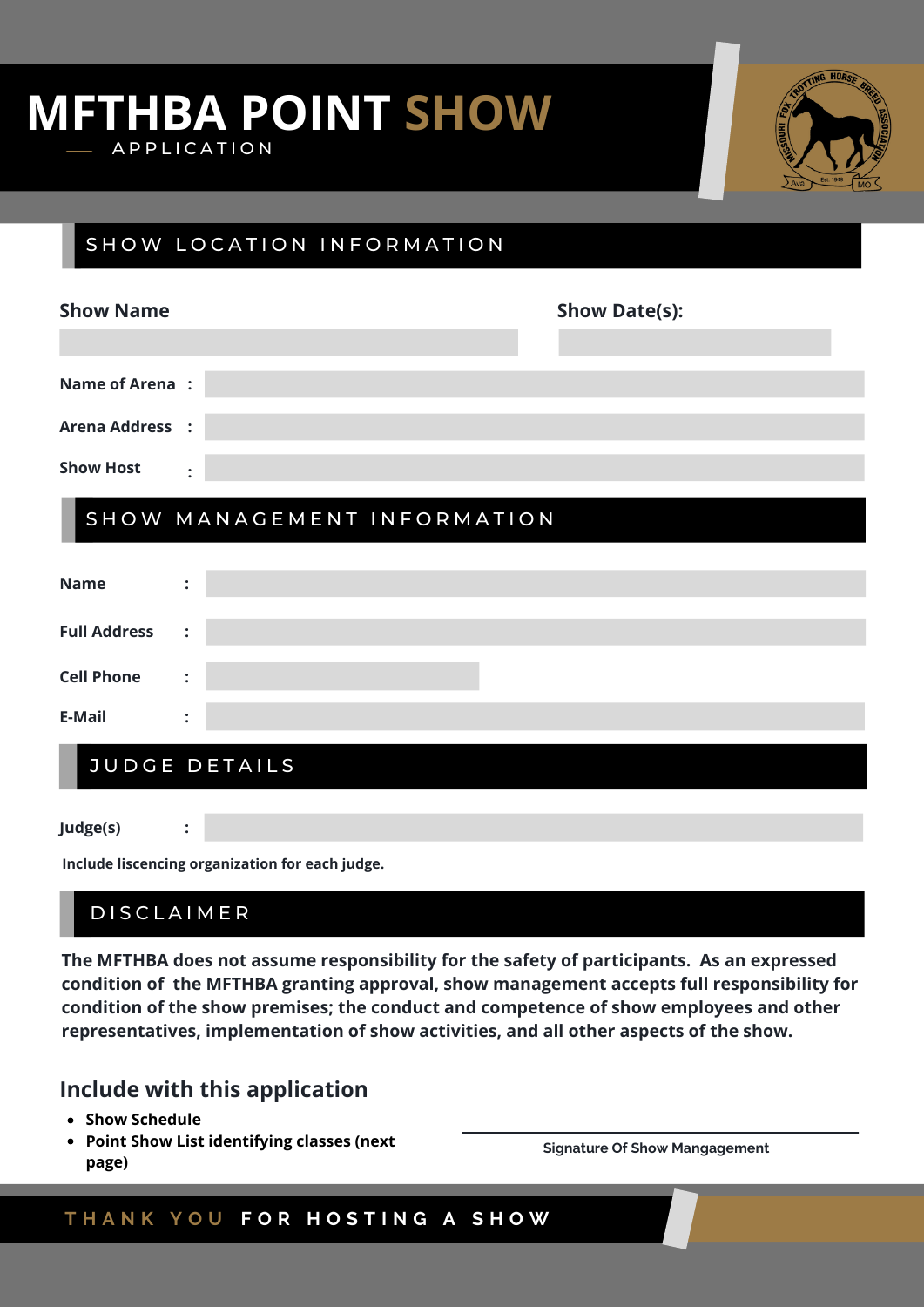### **MFTHBA POINT SHOW** CLASS LIST



The following classes are MFTHBA Point Classes. Shows using a class description that does not fit the exact wording of point classes may utilize the overarching heading for their class code. For example, if the show offers an Open Junior Horse (4 years and under) class, this class will utilize the Open 210000 code. Shows should note that results imported into the horse's permanent record will have the class name for the code used. The MFTHBA reserves the ride to determine if the class qualifies. **A class code may only be used once per show.**

| PERFORMANCE                                           |                                        |
|-------------------------------------------------------|----------------------------------------|
| 210000 Open                                           | 231000 Open Amateur Limited Rider      |
| 210010 Open 2 year old                                | 231060 OA Limited Rider 3 year & older |
| 210020 Open 3 year old                                | 232000 Open Amateur Novice Rider       |
| 210030 Open 4 year old (will canter)                  | 232060 OA Novice Rider 3 year & older  |
| 210032 Open 4 year old                                | 240000 Amateur Owned & Trained         |
| 210040 Open 5 year & older (will canter)              | 240060 AOT 3 year old & older          |
| 216090 Pleasure                                       | 240061 AOT 3 year old                  |
| 216091 English Pleasure                               | 240062 AOT 4 & 5 year old              |
| 216092 Country Pleasure                               | 240063 AOT 6 year old & older          |
| 217090 Classic Horse 10 year and older                | <b>250000 Ladies</b>                   |
| 218090 Bareback Equitation                            | 250020 Ladies 3 year old               |
| 220000 Amateur Owned                                  | 250070 Ladies 5 years & under          |
| 220020 Amateur Owned 3 year old                       | 250080 Ladies 6 year old & older       |
| 220030 Amateur Owned 4 year old                       | <b>260000 Mens</b>                     |
| 220040 Amateur Owned 5 year old & older (will canter) | 260070 Mens 5 year & under             |
| 220050 Amateur Owned Specialty 5 years & older        | 260080 Mens 6 year & older             |
| 230000 Open Amateur                                   |                                        |
| 230010 Open Amateur 2 year old                        | 270000 Youth                           |
| 230020 Open Amateur 3 year old                        | 270010 Youth 11 & under                |
|                                                       | 270020 Youth 12-14                     |
| 230030 Open Amateur 4 year old                        | 270030 Youth 15-17                     |
| 230040 Open Amateur 5 year old & older (will canter)  | 270743 Novice Rider 17 & under         |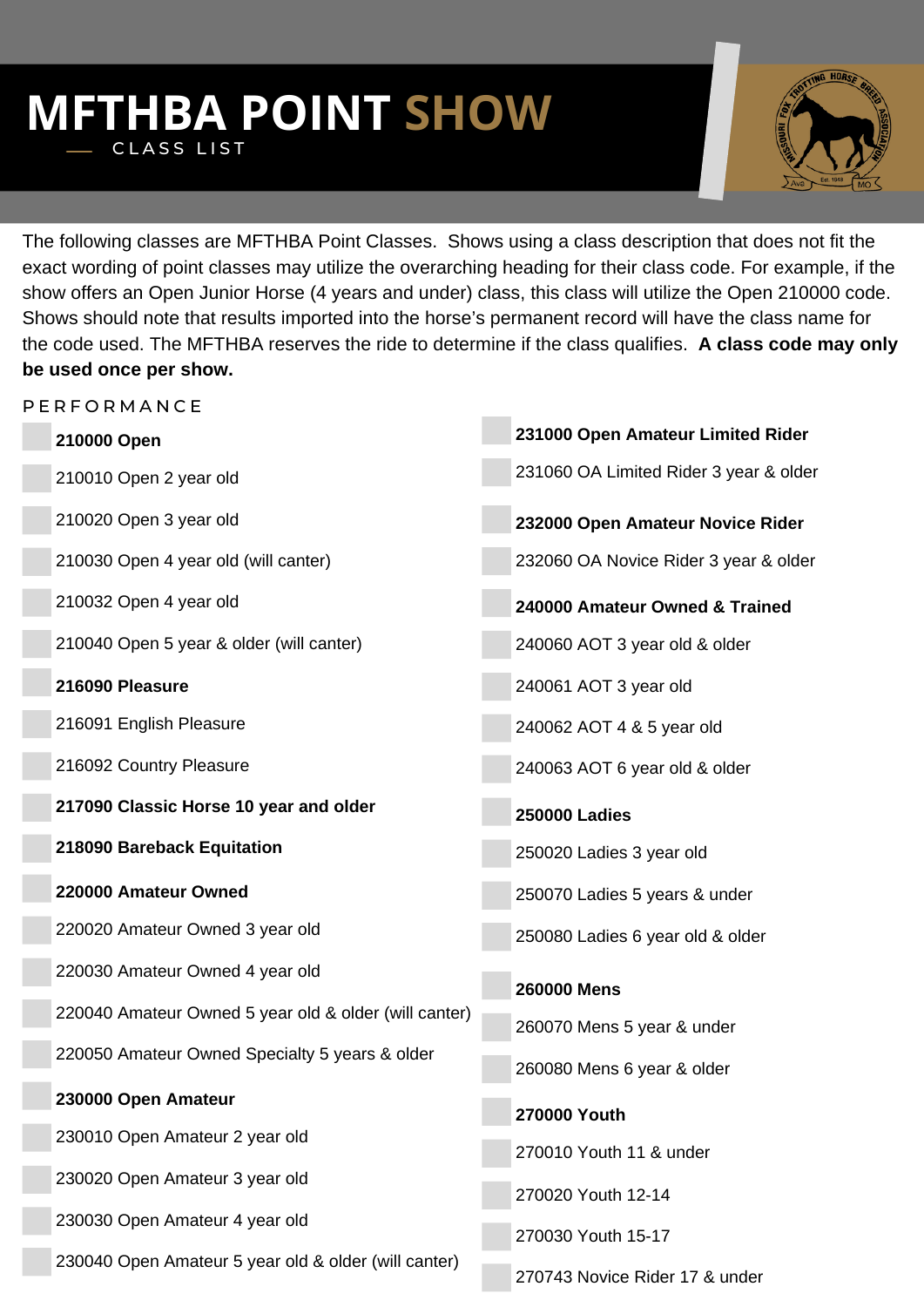# **MFTHBA POINT SHOW** CLASS LIST



| м | O | . ل |  |
|---|---|-----|--|
|   |   |     |  |

| 110000 Open Model                      | 120000 Amateur Owned Model                    |
|----------------------------------------|-----------------------------------------------|
| 110010 Open Weanling Model             | 120010 Amateur Owned Weanling Model           |
| 110020 Open Yearling Model             | 120020 Amateur Owned Yearling Model           |
| 110030 Open Junior Model               | 120030 Amateur Owned Junior Model             |
| 110040 Open Senior Model               | 120040 Amateur Owned Senior Model             |
| 110050 Open Gelding Model              | 170000 Youth Model                            |
| VERSATILITY                            |                                               |
| 410010 Open Versatility Pleasure       | 430010 Open Amateur Versatility Pleasure      |
| 410011 Open English Pleasure           | 430011 Open Amateur English Pleasure          |
| 410012 Open Showmanship                | 430012 Open Amateur Showmanship               |
| 410013 Open Western Pleasure           | 430012 Open Amateur Western Pleasure          |
| 410020 Open Versatility Working Horse  | 430020 Open Amateur Versatility Working Horse |
| 410021 Open Reining                    | 430022 Open Amateur Reining                   |
| 410022 Open Trail                      | 430022 Open Amateur Trail                     |
| 410023 Open Western Horsemanship       | 430023 Open Amateur Western Horsemanship      |
| 410030 Open Versatility Speed Horse    | 430030 Open Amateur Versatility Speed Horse   |
| 410031 Open Barrel Race                | 430031 Open Amateur Barrel Race               |
| 410032 Open Pole Bending               | 430032 Open Amateur Pole Bending              |
| 410033 Open Stake Race                 | 430033 Open Amateur Stake Race                |
| 410040 Open Versatility Two Gait       | 470010 Youth Versatility Pleasure             |
| 410041 Open Trail-No Canter            | 470011 Youth English Pleasure                 |
| 410042 Open Western Pleasure-No Canter | 470012 Youth Showmanship                      |
|                                        | 470013 Youth Western Pleasure                 |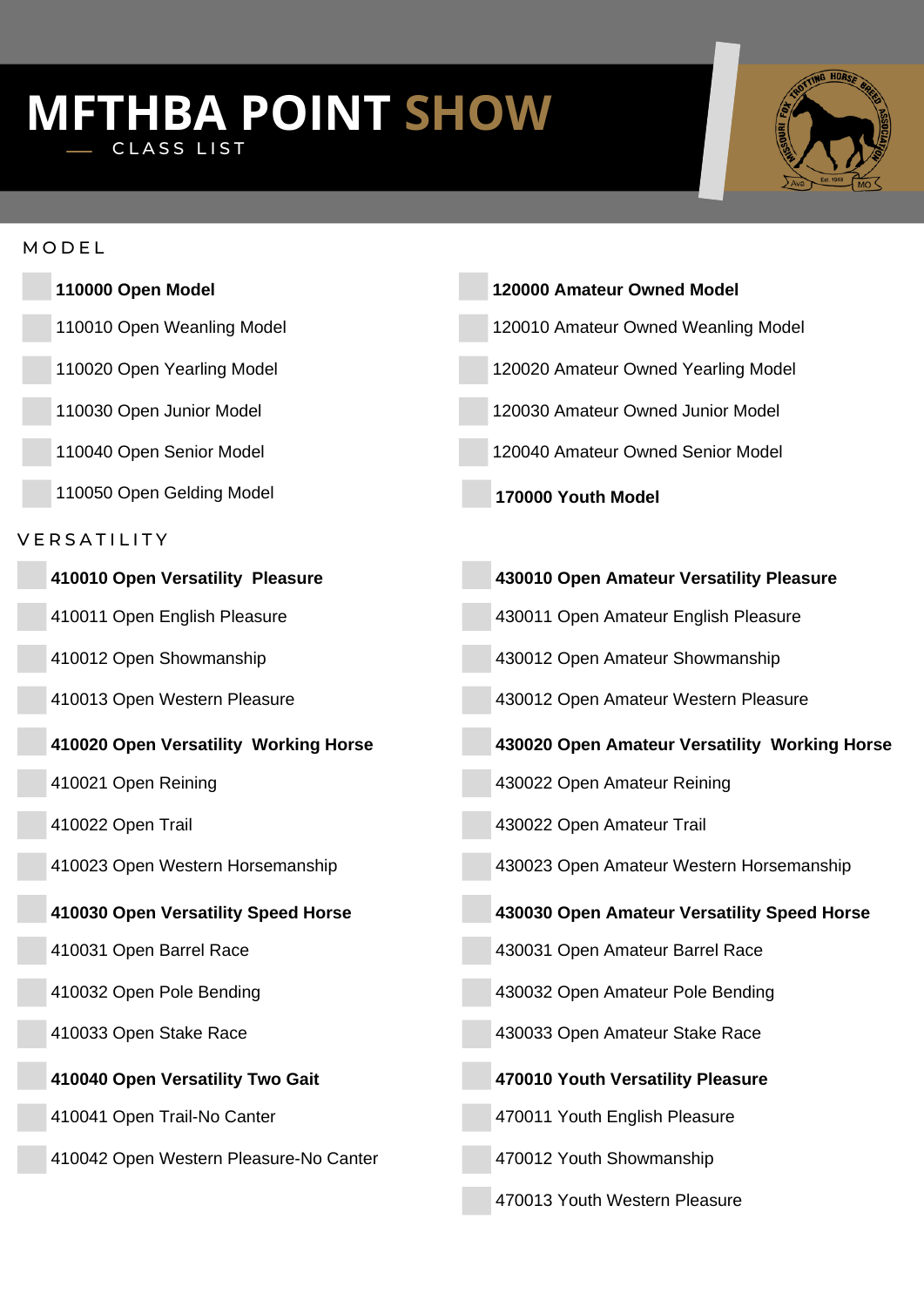# **MFTHBA POINT SHOW** CLASS LIST



#### VERSATILITY CONTINUED

| 470020 Youth Working Horse                | 470030 Youth Versatility Speed Horse              |  |  |  |
|-------------------------------------------|---------------------------------------------------|--|--|--|
| 470021 Youth Reining                      | 470031 Youth Barrel Race                          |  |  |  |
| 470022 Youth Trail                        | 470032 Youth Pole Bending                         |  |  |  |
| 470023 Youth Western Horsemanship         | 470033 Youth Stake Race                           |  |  |  |
| RANCH HORSE                               |                                                   |  |  |  |
| 310010 Open Ranch Horse                   | 330010 Open Amateur Ranch Horse                   |  |  |  |
| 310011 Open Ranch Horse Conformation      | 330011 Open Amateur Ranch Horse Conformation      |  |  |  |
| 310012 Open Ranch Horse Cutting           | 330012 Open Amateur Ranch Horse Cutting           |  |  |  |
| 310013 Open Ranch Horse Pleasure          | 330013 Open Amateur Ranch Horse Pleasure          |  |  |  |
| 310014 Open Ranch Horse Roping            | 330014 Open Amateur Ranch Horse Roping            |  |  |  |
| 310015 Open Ranch Horse Versatility       | 330015 Open Amateur Ranch Horse Versatility       |  |  |  |
| 310016 Open Ranch Horse Working Cow Horse | 330016 Open Amateur Ranch Horse Working Cow Horse |  |  |  |